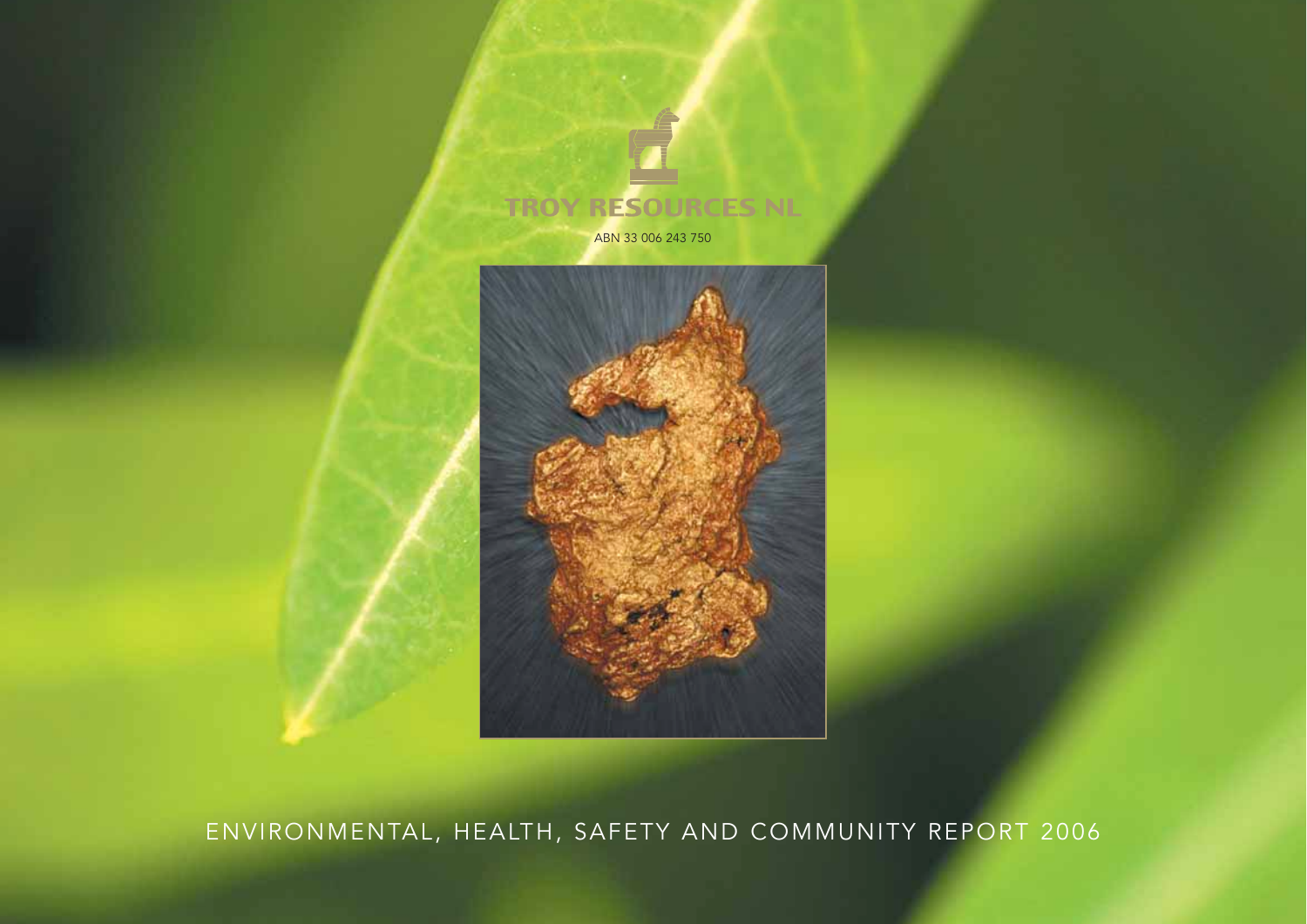## ENVIRONMENTAL HEALTH AND SAFETY POLICY STATEMENT



RECOGNISES AND RESPECTS

THE VALUES AND RIGHTS OF

OTHERS IN THE ENVIRONMENT.

Troy is of the opinion that industry can operate in harmony and with minimal impact on the environment. Troy recognises that environmental performance is an important factor in its business performance and as a measure of professionalism.

Troy recognises that its activities have environmental impacts and that it has obligations to minimise those for the benefit of all.

As a minimum, the Company will comply with all applicable local environmental regulations and obligations.

Troy commits to continually improving environmental performance by increasing environmental awareness and responsibility through education of its employees and contractors.

Troy will improve its environmental performance by:

- integrating environmental considerations into project planning and operations;
- implementing environmental controls and strategies to identify, minimise and where possible, avoid environmental impact from our activities;
- monitoring relevant environmental parameters;
- auditing and reporting on environmental performance;
- preventing pollution by minimising emissions and the generation of waste;
- providing sufficient training and resources for effective environmental management; and,
- having open communication with the community and other stake holders about environmental issues.

Troy intends to be a pro-active environmental manager, and through consultation with the community and government ensure that it remains a good corporate citizen.



CHAIRMAN CEO

J L C Jones T D McKeith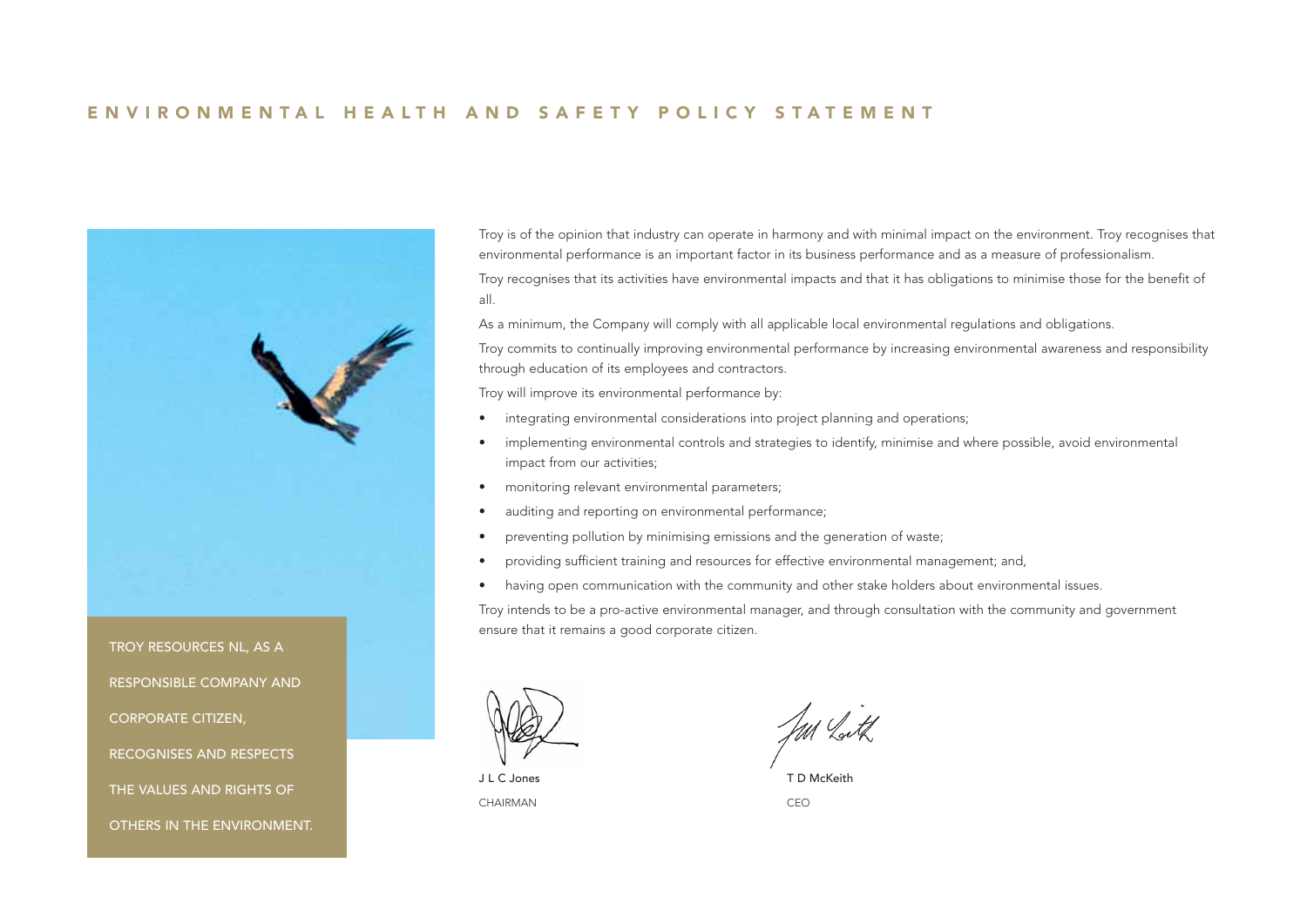# SAFETY POLICY STATEMENT

It is the philosophy of Troy Resources NL that industry can operate efficiently and productively without causing injury or damage to people and equipment. Troy recognises that the safety and health of its employees is of prime importance and is an essential part of the planning and control of its operations.

It is therefore our policy to work towards an accident-free environment in which hazards are controlled or eliminated and safe working attitudes are promoted through consultation and participation at all levels of the work force. There shall be a collective responsibility binding management and employees to achievement of these goals.

Our ability to prevent injuries and damage to our personnel and property is an important measure of our operations efficiency. Success in our safety endeavours is dependent upon the active involvement of every employee of the Company.

T D McKeith

CEO



Page 1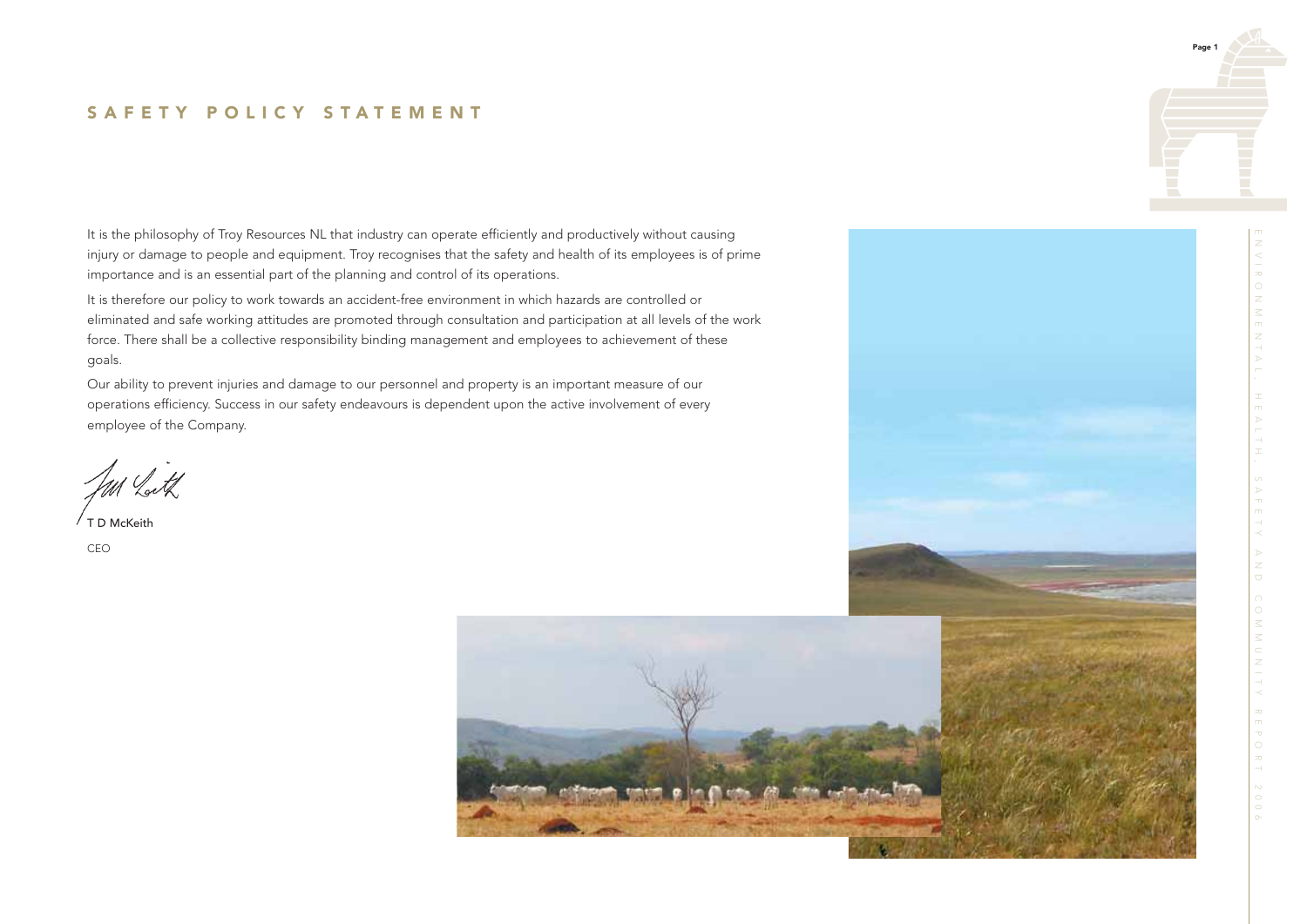## COMPANY PROFILE



### RECENT HIGHLIGHTS

- which operates the large and prospective Meliadine Project in Nunavut, Canada.
- Brazil.
- Profit for the year to 30 June 2006 of \$16.1 million after tax.
- Dividend payment of 7.0 cents fully franked paid in October 2006.
- Total liquid assets of approximately \$53.1million as at 31 December 2006.
- Actively seeking new exploration and development opportunities in Australia and overseas.

## AUSTRALIAN STOCK EXCHANGE CODE:

Fully Paid : TRY

Partly Paid : TRYCA

## FRANKFURT STOCK EXCHANGE CODE: Fully Paid : TRW

Troy Resources NL ("Troy") is an Australian public company which has been listed on the Australian Stock Exchange since 1987.

Troy's core business is gold mining and exploration and the Company currently has an interest in mining operations at Sandstone in Western Australia and a 70% interest and management of the Sertão Mine in Brazil.

Troy has a very active exploration program with over \$6 million allocated to exploration at Sandstone, Sertão, the Andorinhas project and early stage Mongolian projects. Troy has been involved continuously in mining operations since 1998. In the 2005/2006 year the Company produced 110,263 ounces of fine gold.

Management is focused on continuing training to achieve industry best practice in all disciplines. Regular reviews of safety and environmental management, together with changes to work practices, has seen improving safety records and better environmental awareness.

Troy is fully committed to be an environmentally responsible operator and during 2000 became a signatory to the Australian Minerals Industry Code for Environmental Management.

The Company is committed to the local communities where it operates by providing both financial and administrative support.

Troy has reported profits for the past seven years and has paid seven consecutive dividends to its shareholders, which has risen each year, and is fully franked.

Troy's issued capital is currently: 50.2 million fully paid shares and 5.4 million partly paid shares. The fully paid shares are currently trading on the Australian Stock Exchange at around A\$2.67 each as at 28 August 2007, which gives a market capitalisation of approximately A\$146 million.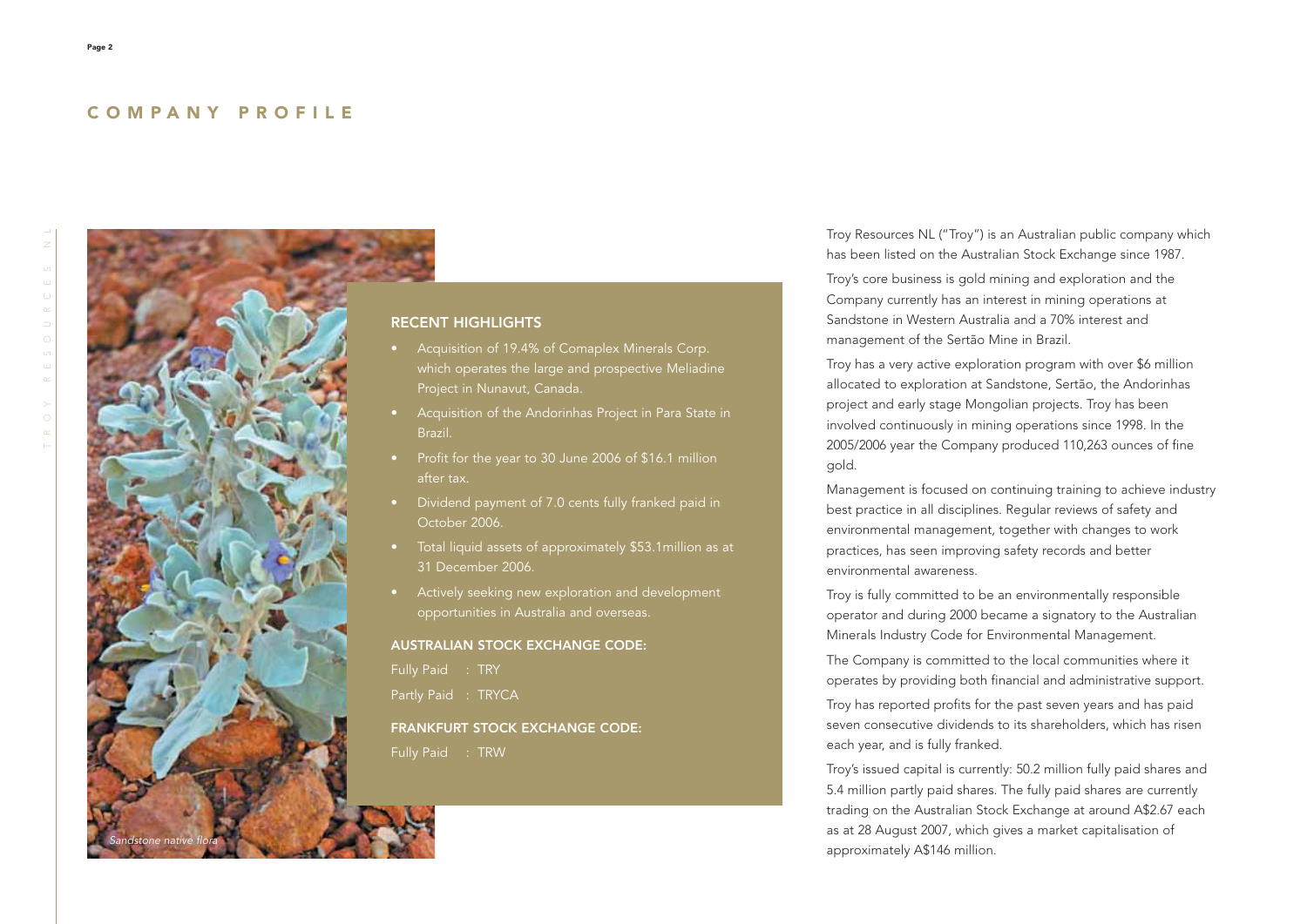# MANAGEMENT FLOW SHEET





ndstone bird of prey

Page 3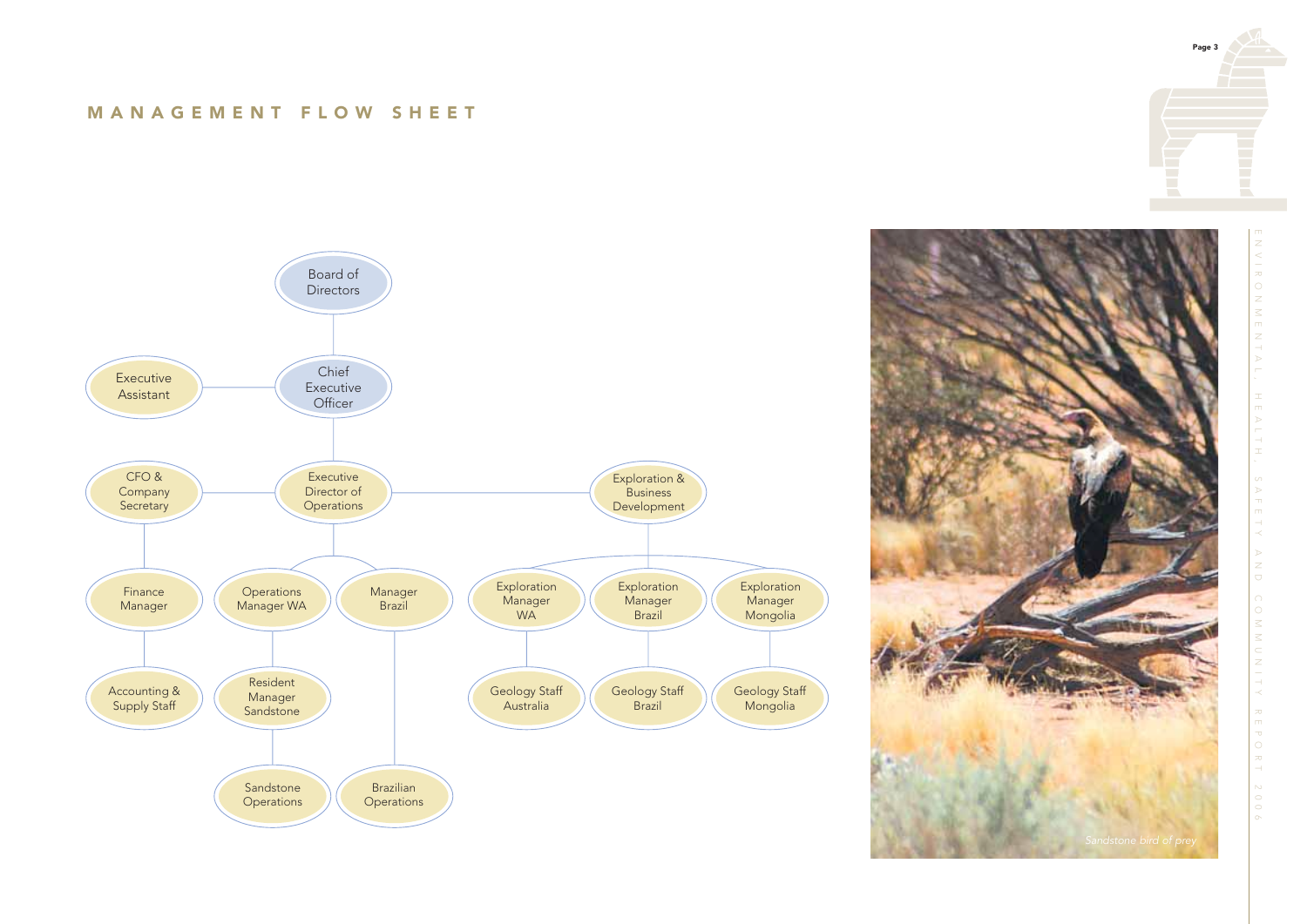# OCCUPATIONAL HEALTH AND SAFETY



#### SANDSTONE

Troy has implemented management systems and reporting procedures to minimise the risks and severity of accidents at all of its operations, and is focused on prevention and education.

The operation continues to enjoy a good safety record with no major accidents recorded. There were eleven Lost Time Injuries during the year. The Company continued to provide medical services to its employees outside of work and the majority of consultations were non-work related. The Company also provided emergency and safety training for all personnel, selected contractors and in the case of specialist training it is made available to emergency response groups.

Work place security and safety is promoted and remains at a high level.

## BRAZIL

The Sertão operation in Brazil employs approximately 143 people in processing, exploration, mining and administration, 90% of whom are from the local area. There were two Lost Time Injuries during the year, which is a considerable achievement considering the relatively poor understanding of safety and occupational health issues at the beginning of the project. Programmes covering safety and health training are ongoing on a regular basis.

The Company has on its staff one professional Safety Officer and one registered Nurse. The Company supplies influenza vaccines, inoculation against various illnesses and general medical and health advice free of charge. It also continues to provide basic first aid and health training to local residents and school children.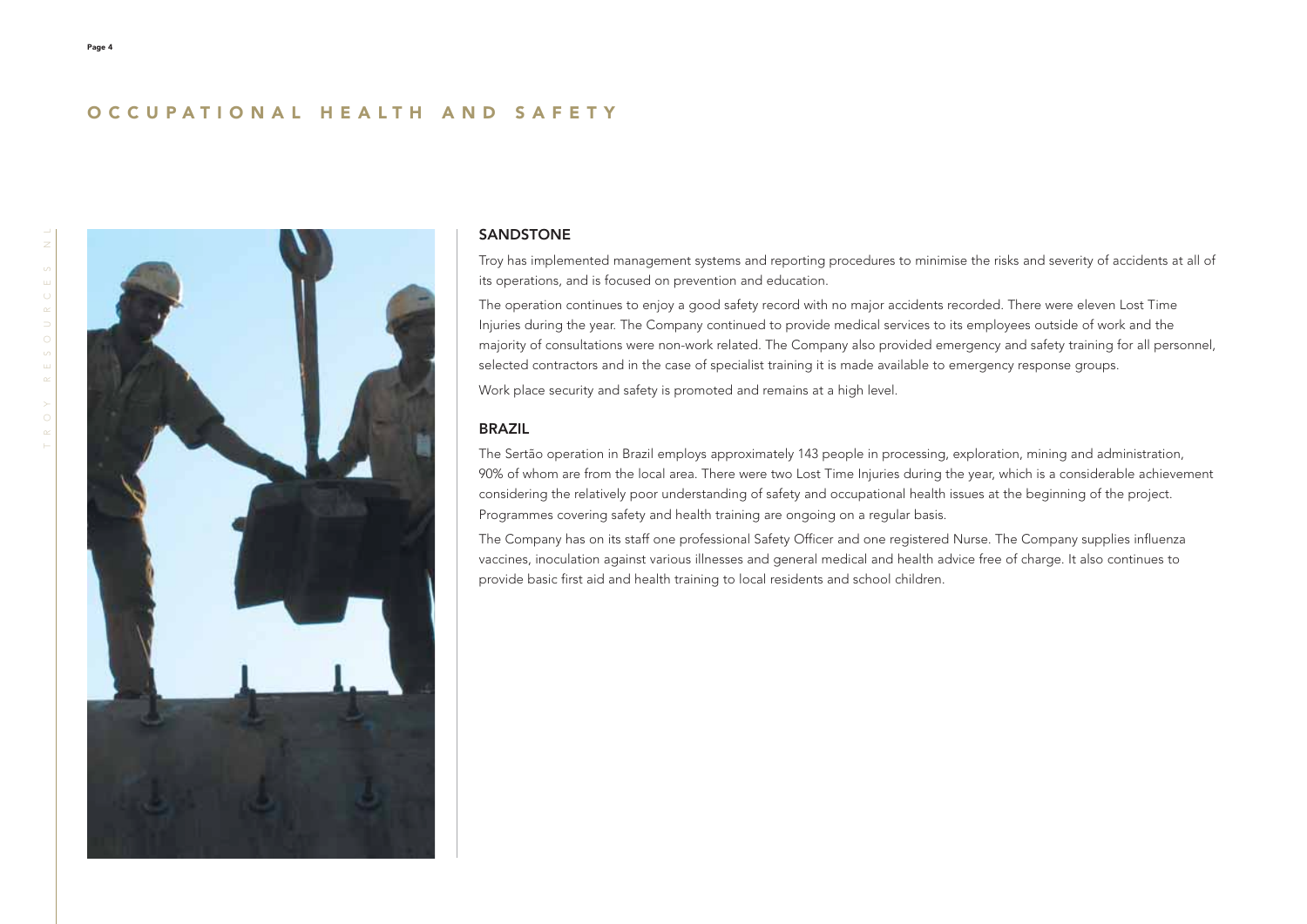## SANDSTONE OPERATIONS (Troy 100%)

#### CURRENT MINING OPERATIONS

The mining of ore and waste in the Lord Nelson and Lord Henry open pits are progressing well with over 500,000 tonnes of ore mined from the Lord Henry Pit and 3,800,000 Tonnes mined from the Lord Nelson pit during the year.

The waste dumps are progressively being constructed to conform with the final closure plan and topsoil is being continually added to battered slopes.

After consultation with the local pastoralist and the West Australian Department of Environment, the fence line haulroad was upgraded to conform to a standard acceptable to all parties, including the construction standards required for operating ore carrying 'road trains'.

Troy has embarked on a program to audit and upgrade the safety and environment system currently in use at its Sandstone operations. A nationally recognised safety provider and well respected local engineering company have been entrusted with the audit and the company is awaiting their recommendations.

#### ENVIRONMENTAL MANAGEMENT PLAN

The annual Environmental report was prepared and presented to the state regulatory authorities, and it showed that there were no major problems with contamination or environmental issues.

The Environmental Management Plan (EMP), a powerful management tool for the purpose of recording procedures, practices and documentation to manage environmental issues relating to the Lord Nelson and Lord Henry mining operations is currently being compiled and will be submitted to the State Government environmental division later this year.

Environmental strategies at the Lord Nelson and Lord Henry project includes:

- The removal and storage of top soil and cleaned vegetation (including seeds) for use in future rehabilitation works.
- The planned construction of waste dumps to encase material that is chemically and physically unsuitable for plant growth.
- The orderly discharge of ground water from the Lord Henry pit into the local creek systems.
- Construction of a 1-in-100 year storm protection flood barrier.
- Appropriate storage and transportation of all hydrocarbons and chemicals.

#### MINE CLOSURE PLAN

As Lord Henry and Lord Nelson open cuts will cease production in 2007, a final mine closure plan is being formulated with our environmental consultants to ensure the re-establishment of a local self-sustaining ecosystem, and with our geotechnical consultant to ensure the safety and stability of the mined areas.

#### PROCESSING PLANT

The processing plant is currently being audited and recommendations will be forthcoming to improve the storage of hydrocarbons and chemicals, procedures in handling dangerous goods, safety systems and plant improvements. A new system of safety and accountability is also being introduced.

#### TAILINGS STORAGE FACILITY (TSF)

Monitoring of the groundwater quality and levels surrounding the TSF are regularly done using the monitoring bores and the surrounding vegetation is in good health.

In order to minimise the clearance of vegetation ton construct a new TSF, a study is currently underway to examine the feasibility of using a mined open cut as the repository for further tailings disposal.

#### SANDSTONE SAFETY RECORD

The year 2005/2006 had 11 LTI during the year.

The table below outlines the safety performance of the Sandstone Operation:

|           | Milling | Mining | <b>Total Site</b> |
|-----------|---------|--------|-------------------|
| 2005/2006 |         |        |                   |

Page 5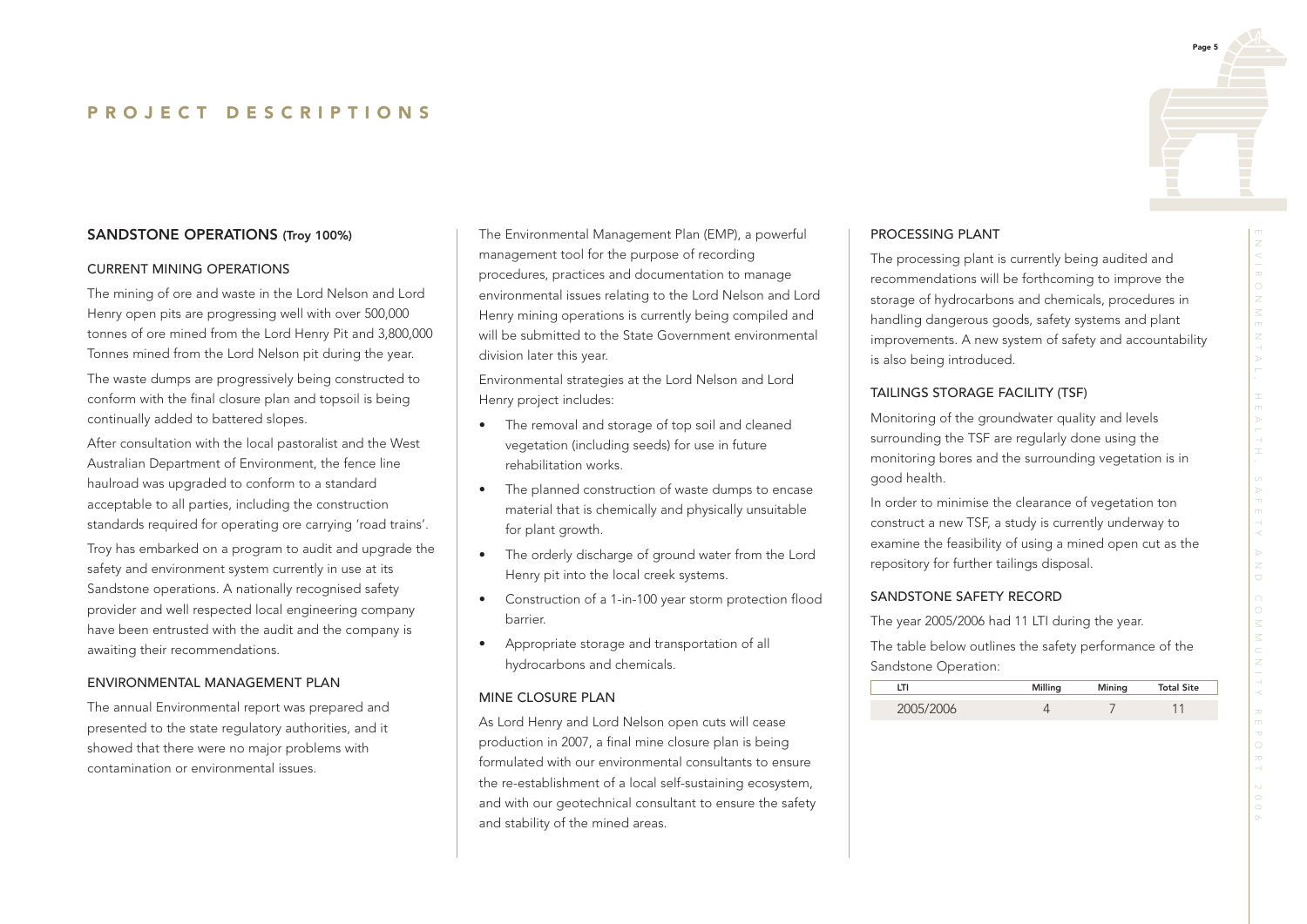#### SANDSTONE GLOBAL REPORTING INITIATIVE

| EN <sub>3</sub> | <b>Energy Use</b>                                |            |         |                                                       |
|-----------------|--------------------------------------------------|------------|---------|-------------------------------------------------------|
|                 | Diesel                                           | $\ddagger$ | 3750.18 | Used for both mobile equipment and power generation   |
|                 | <b>LPG</b>                                       | $\ddagger$ | 220     |                                                       |
|                 | Explosives                                       | t          | 163.67  |                                                       |
|                 | Power Generated                                  | mWHr       | 9817.04 | Generated from diesel use above                       |
|                 |                                                  |            |         |                                                       |
| EN <sub>5</sub> | <b>Total Water</b>                               |            |         |                                                       |
|                 | <b>Bore</b>                                      | cu.m       | 443,803 | Includes some pit dewatering by essentially no mining |
|                 | Recycled                                         | cu.m       | 330,135 | Recovered from tailings dam                           |
|                 |                                                  |            |         |                                                       |
| EN <sub>8</sub> | Greenhouse Gas Emission                          |            |         |                                                       |
|                 | CO <sub>2</sub>                                  | t          | 10091   | Calculated from fuel used                             |
|                 |                                                  | t          | 1,220   | Mine - NPI emission estimation techniques             |
|                 |                                                  |            |         |                                                       |
| <b>EN10</b>     | Significant Air Emission                         |            |         |                                                       |
|                 | <b>Nox</b>                                       | t          | 577.24  | Calculated with NPI emission estimation techniques    |
|                 | SO <sub>2</sub>                                  | $\ddagger$ | 11.8    | Calculated with NPI emission estimation techniques    |
|                 | CO                                               | $\ddagger$ | 134.58  | Calculated with NPI emission estimation techniques    |
|                 | <b>Total VOC</b>                                 | t          | 51.31   | NPI emission estimation techniques                    |
|                 |                                                  |            |         |                                                       |
| <b>EN13</b>     | No significant spills of chemicals, oils or fuel |            |         |                                                       |

EN16 No incidences of fines for non-compliance with national, state and local regulations with environmental issues.

#### SANDSTONE AREA ENVIRONMENTAL REMEDIATION

A comprehensive audit was completed by our environmental consultants on areas to be rehabilitated and a programme is currently being compiled to revegetate and rehabilitate the affected areas.

Company policy is to rehabilitate all exploration activity as soon as practicable after completion. As such, all drill holes are securely plugged on completion, drill bags are removed from site, drill sumps backfilled and access tracks scarified on completion of the drilling programme. This rehabilitation work is normally carried out within three months of the conclusion of drilling. Elsewhere, historic drill holes have been plugged and drill sites cleaned up as they are identified on Company leases.

#### WASTE RECYCLING

All waste oils and greases are collected and returned for approved recycling. Oil filters are stored until sufficient numbers are collected then they are returned for recovery of the contained oils and proper disposal. Waste oil is blended with the fuel to be used in the powerhouse engines for production of electricity. Scrap metals and old batteries are periodically returned for recycling.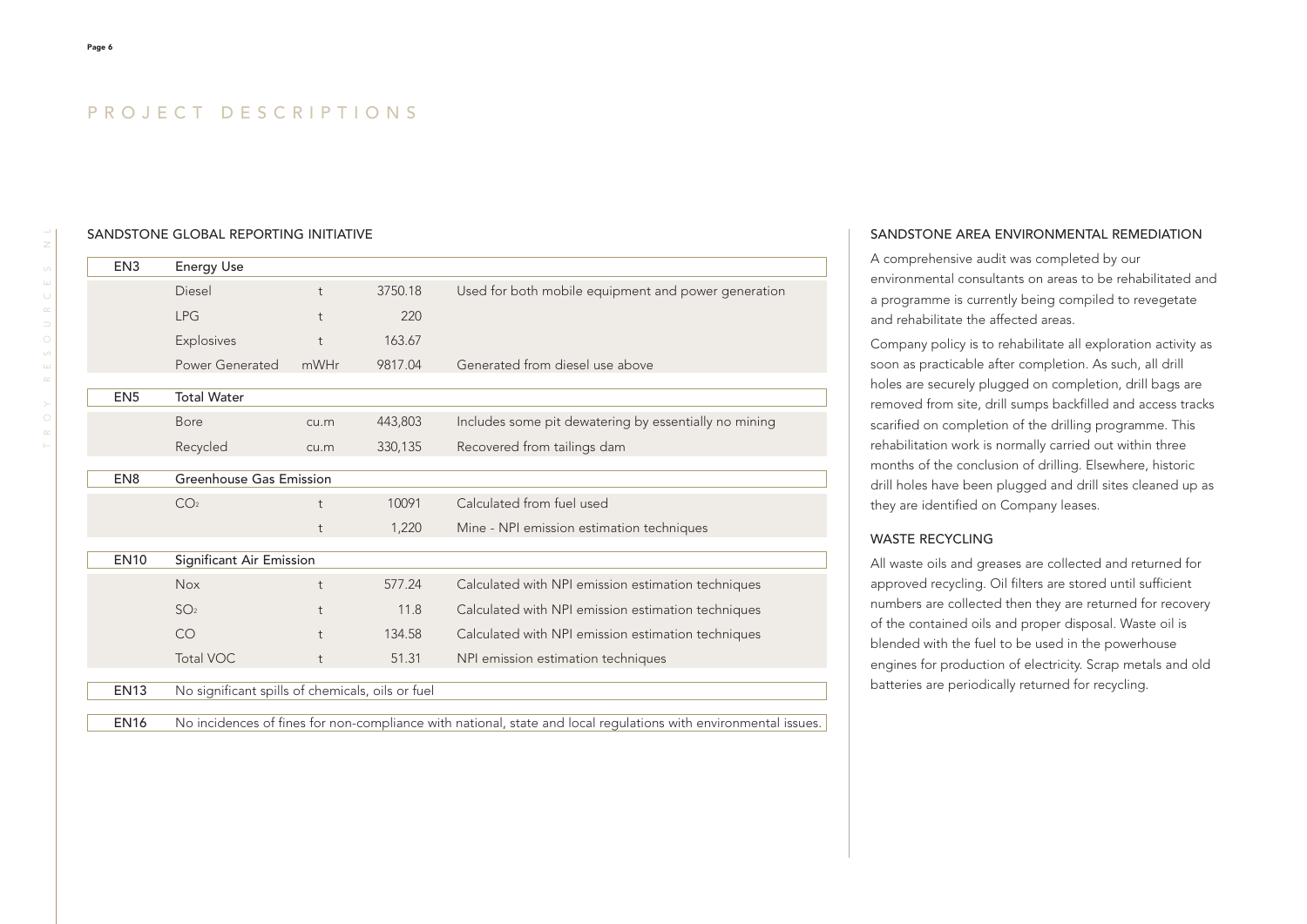# Page 7

## SANDSTONE AREA TSF EMERGENCY PLAN

Contingency plans are in place to cover adverse impacts on the environment. The Emergency Action Plan for the Tailings Storage Facilities (TSF) is detailed below:

## Emergency Action Plan

In the event of a leak or burst pipeline, the Resident Mine Manager will be notified and the pipeline shut down whilst repairs are carried out. If a minor failure of the TSF occurs (breach of the embankment allowing limited discharge of tailings from the TSF):

- The tailings will be diverted to a separate area of the TSF. If it is not possible to divert the tailings, the plant will be shut down.
- Temporary bunds to trap the flow will be constructed if possible.
- Procedures to temporarily repair the area of failure of the TSF will be implemented. This work shall be carried out in close liaison with the geotechnical designers.

If there is a major failure, the following procedures will be implemented:

- The process plant shut down.
- The flow of tailings contained from entering water courses downstream of the TSF.
- Repairs to the failed section of the TSF commenced in close liaison with the geotechnical designers.

In the event that an incident occurs, the Department of Industry and Resources ("DOIR") is notified within seven days of the occurrence.

As part of the operation of a TSF, there is a requirement to report any incidents to the DOIR. In the period covered by this report, there have not been any incidents.

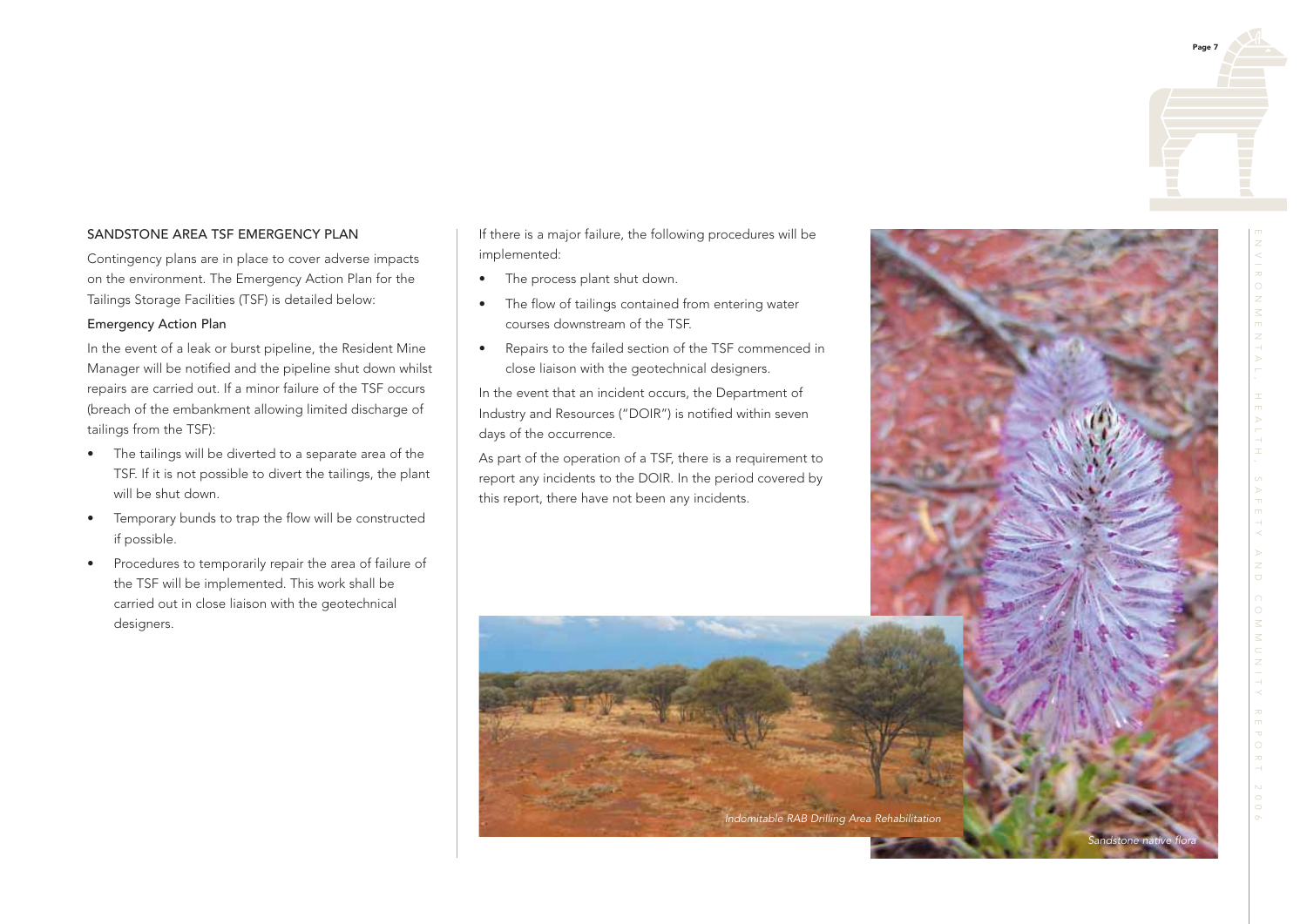## SANDSTONE GOLD PLANT FLOW CHART

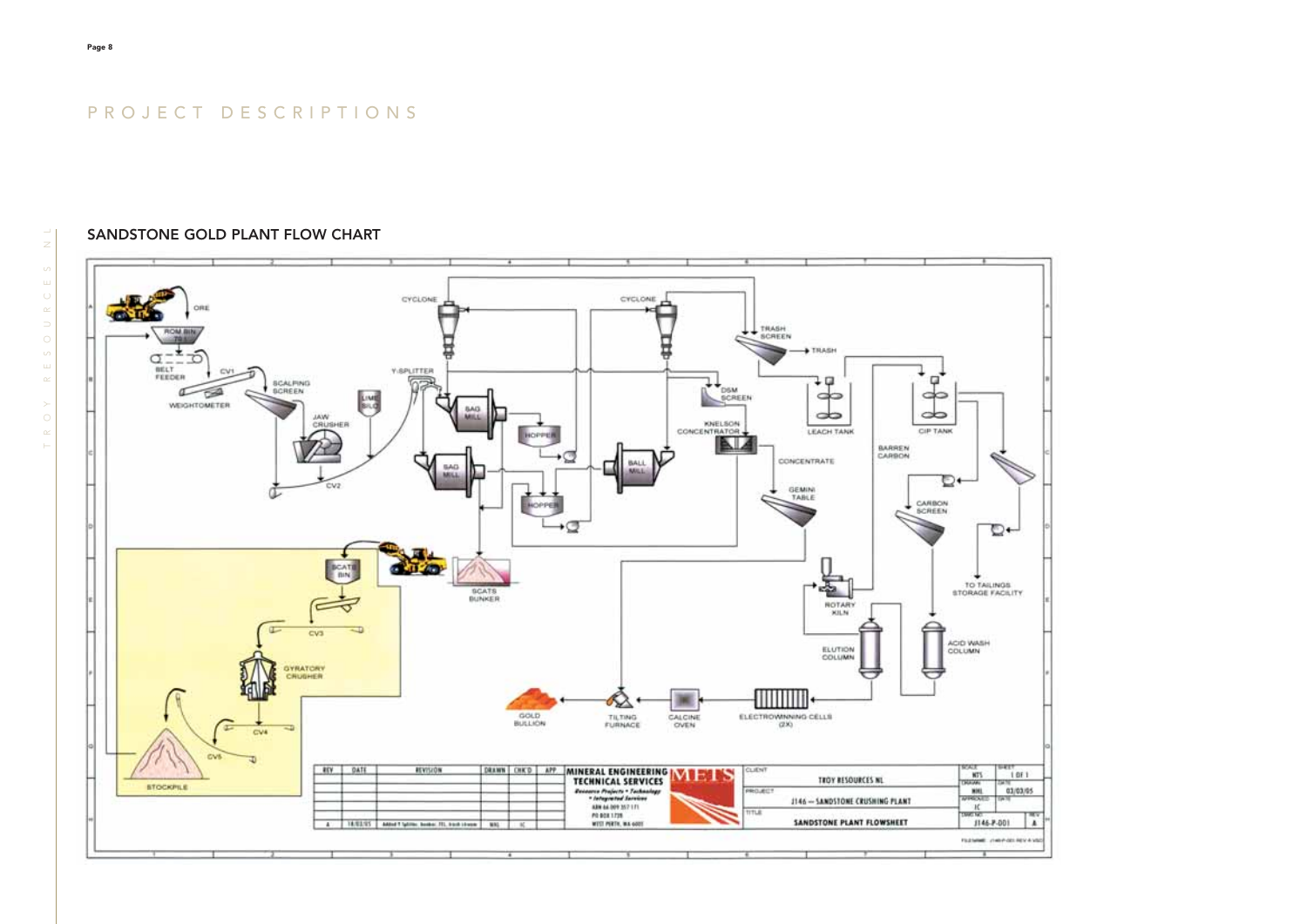# Page 9

## WEST AUSTRALIAN EXPLORATION

Troy's exploration effort in the Sandstone region of West Australia encompasses an area of 1,300km <sup>2</sup> covering the Sandstone Greenstone Belt. During the 2005-2006, a total of 708 Rotary Air Blast "RAB"/Aircore "AC" holes and 23 Reverse Circulation "RC" holes were drilled. Industry standard environmental practice is utilised by the Exploration Group with respect to surface disturbance, clearing of vegetation and site rehabilitation. Troy works closely with all stake holders including pastoralists, government regulatory agencies and aboriginal groups to ensure any impact on the land is kept to a minimum.

Environment management practices include:

- Where-ever possible pre-existing tracks or gridlines are utilised for rig access to minimise ground disturbance.
- Troy in consultation with Aboriginal stake holders conducts area clearances with to insure the preservation of sites of significance with respect to aboriginal heritage.
- If clearing is required to permit safe rig access and operation then a practice of minimal felling and pruning is employed.
- Flora and fauna studies are conducted to insure all rare species are undisturbed, mature trees are remain standing and local fauna habitats are preserved.
- In instances where thick vegetation is encountered, procedures are employed to preserve rootstock.
- Safe work practices are employed to minimise any potential surface impact of environmental incidents. The company has established incident reporting and clean-up guidelines in accordance with established government regulations.

All site and access track rehabilitation work commences as soon as possible after drilling. This rehabilitation includes:

- Scarification of all tracks, rig sites and sample pads.
- Clean-up and proper disposal of all sample bags and PVC collars.
- Plugging of holes with a cement plug and backfilling.
- 

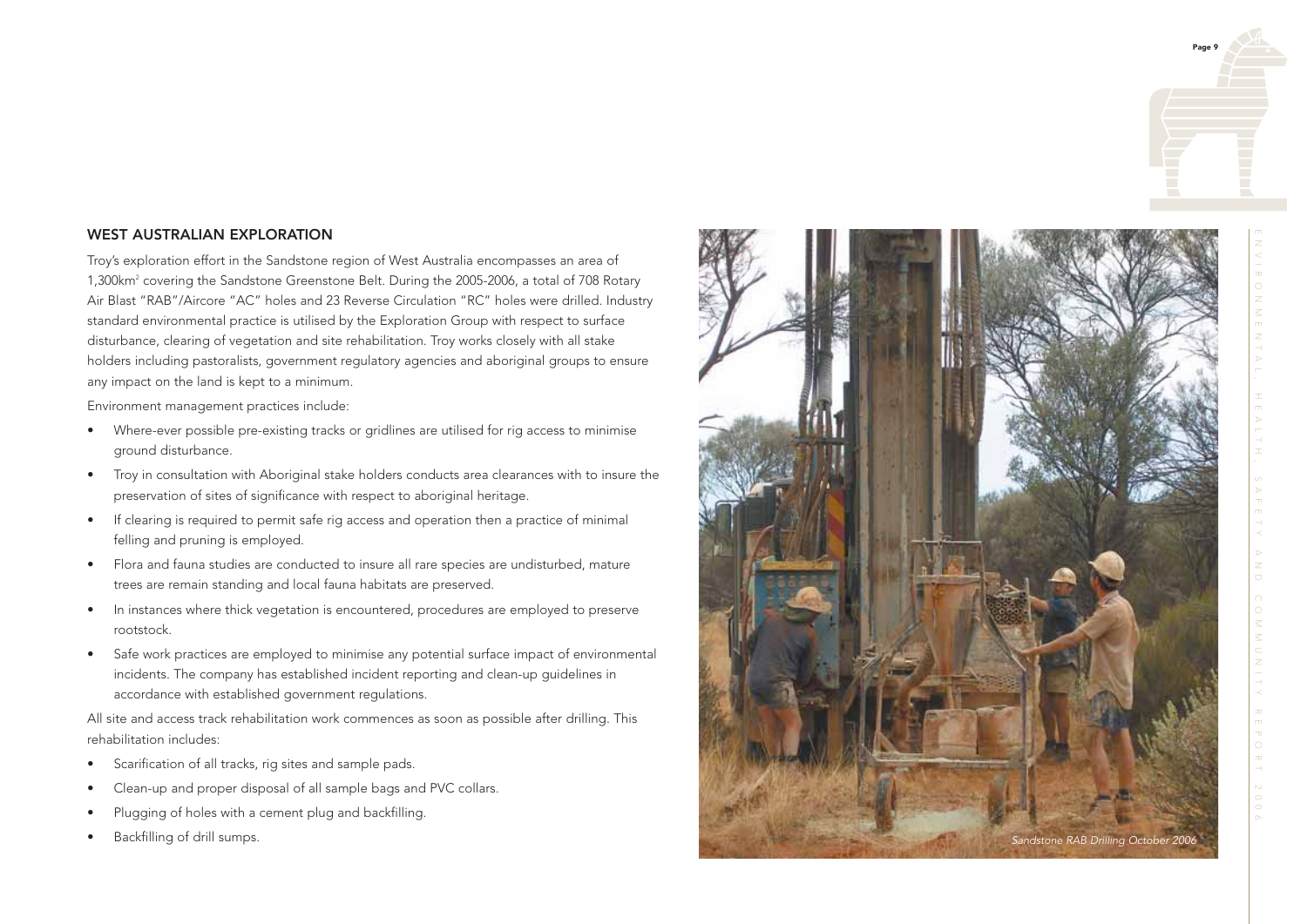## SERTÃO OPERATION, BRAZIL (Troy 70% and Amazonia 30%)

The Sertão operation continued during 2005 / 2006 by completion of mining the Sertão deposit and start of the Xupe mine 20 km from the treatment plant.

The safety performance of the total operation including contractors was at a good level with 3 LTI's of a minor nature being recorded with a total of 20 days lost. Of those 1 LTI was recorded against Sertão with one day lost. There were no environmental accidents or incidents during the year and SML continues to meet all legal requirements in terms of discharge and permissible levels of contaminants. The policy of zero discharge of liquids from the operations continue to be enforced and the level of total CN in tailings was maintained at below .02 ppm by use of the INCO Air detox system aided by other chemical as and when required.

The additional treatment of ore from satellite deposits has not required any additional area outside the original plant and mine foot print with detoxed tailings being placed in a worked out part of the original Sertão pit above the ground water level in a conventional tailings structure. The shut down plan for the processing and mine area include placement of rock on top of the tailings area followed by soil cover and planting of trees from the Company operated plant nursery and also the seeding of superior grasses for cattle feed.

Following completion of the project that area will be returned to the farmer from whom it is leased with better land form for grazing including a small lake suitable for fish farming.

The current waste dumps both at Sertão and Xupe show very good and fast re-growth with the exposed pit walls being covered with a matt of coconut fiber pinned to the walls and seeded with grass and local trees. To date this method is working well with tree roots growing into the oxidized wall rock, no significant failures have been noted despite very heavy rains over the last 3 months.



#### SERTÃO SAFETY RECORD

The year 2005/2006 had 2 LTI with the total site having worked 128,750 man hours.

The table below outlines the safety performance of the Sertão Operation:

| July 2005 to June 2006<br><b>LOCATIONS</b>     | <b>YTD</b><br>Sertão<br><b>Employees</b> | <b>YTD</b><br>Mining<br>Contractor | <b>YTD</b><br>Security<br>Contractor | <b>YTD</b><br><b>TOTAL</b><br><b>SITE</b> |
|------------------------------------------------|------------------------------------------|------------------------------------|--------------------------------------|-------------------------------------------|
| Man Hours worked                               | 128,750                                  | 112,248                            | 74,725                               | 315,723                                   |
| Medical treatment on site (for minor ailments) | 33                                       | 21                                 | $\Omega$                             | 54                                        |
| Referred to Doctor - no Lost Time              | 17                                       | 12                                 | $\Omega$                             | 29                                        |
| Lost Time Injury                               |                                          | $\Omega$                           | $\Omega$                             |                                           |
| Number of days lost due to lost Time injury    | 6                                        | 20                                 | $\Omega$                             | 26                                        |
| Off-site injury treated at the mine            | 428                                      | 159                                | 34                                   | 621                                       |
| <b>LOST TIME INCIDENTS</b>                     | $\overline{0}$                           | $\Omega$                           | $\Omega$                             |                                           |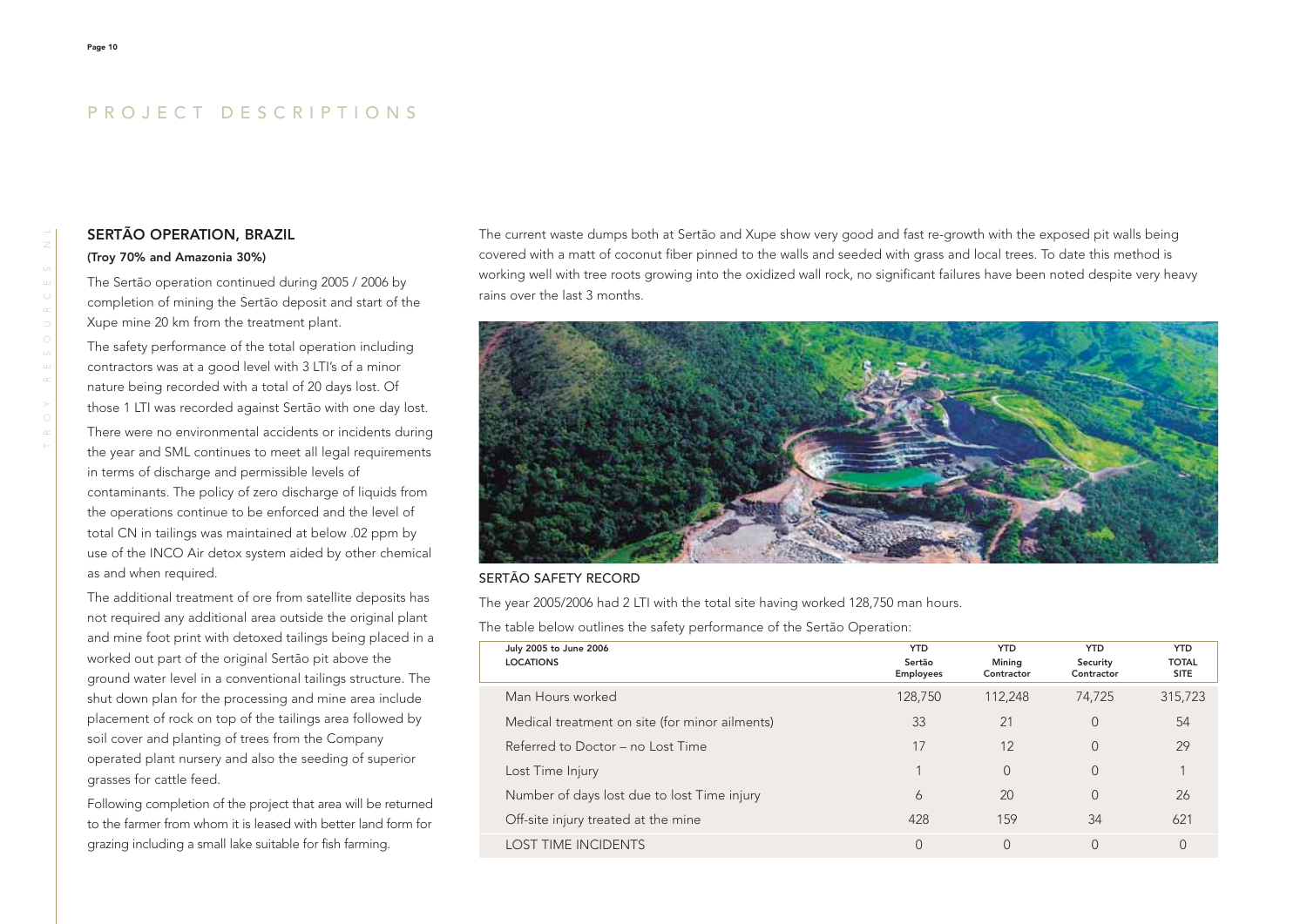# SERTÃO MINERAÇÃO LTDA NILSSON GOLD PLANT



The flow diagram for the Sertão processing plant shows the tailings treatment system and general design. The plant has received a great deal of attention from the Brazilian government and community groups alike because of its small footprint and environmentally sound design.





 $\bar{z}$ 

 $\overline{a}$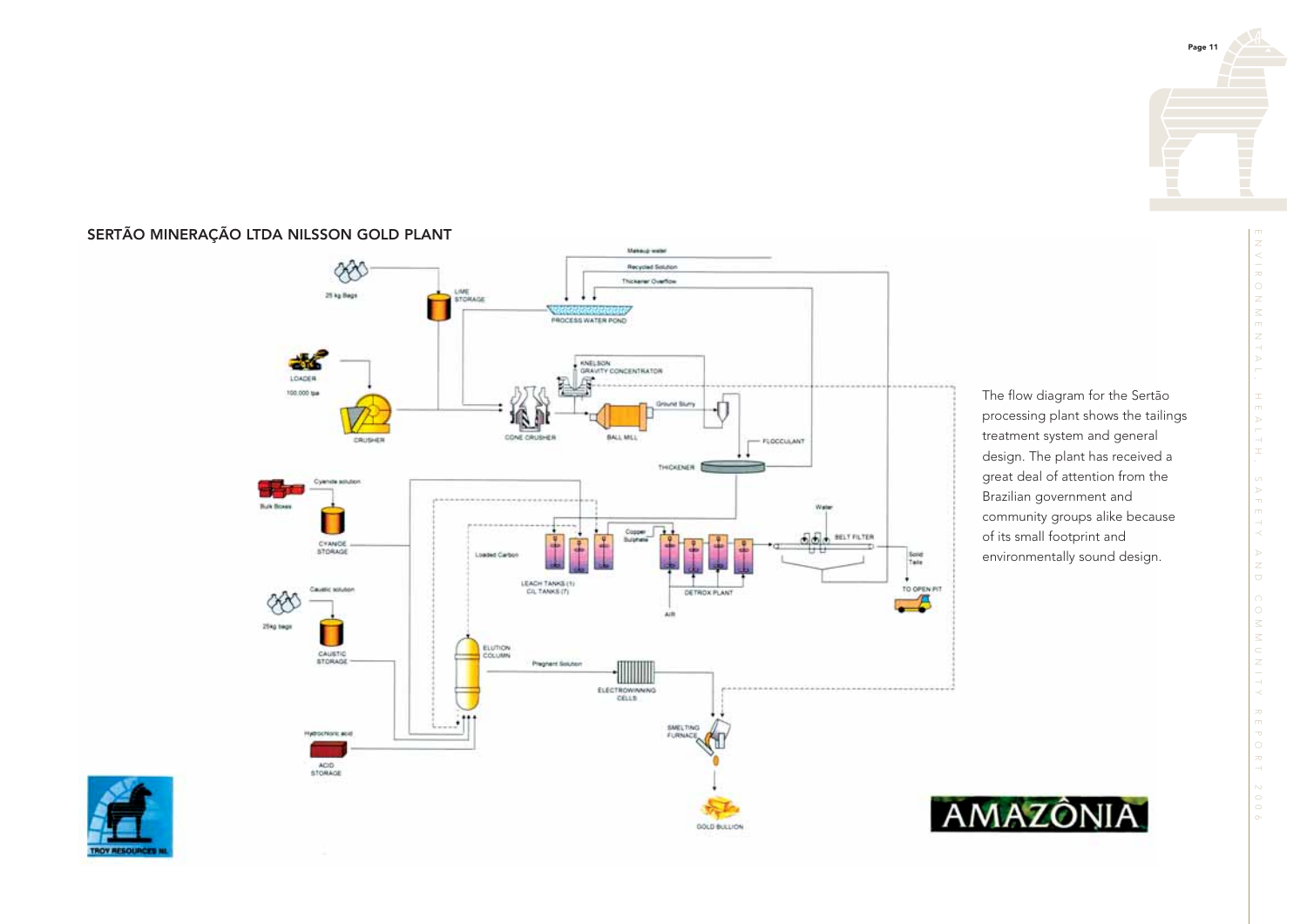## COMMUNITY INVOLVEMENT AND SUPPORT



The construction and equipping of the Goiás Velho intensive care unit is ongoing and scheduled for completion early 2007. SML continues to strongly support local communities and during the year concluded the construction of the microbiological laboratory at the Faina Hospital. SML also supported the Goiás Velho emergency service with First Aid and rescue equipment. Education remains as a major interest and during 2005 the Company provided Audio Visual and Computer equipment for the Faina High school as well as a new system of cooling fans.

SML commissioned an Environmental Film based on Sertão to compete in the FICA. The FICA is the international environmental film and cultural festival which is held in May in Goiás Velho in Brazil. The SML film was screened twice on Saturday to an audience of ~ 200 critics and general viewers followed by a special screening for the judges. The film is largely educational and will be used by the DNPM to promote mining. It includes a statement by the Governor regarding our detox system. The title is "Sertão, Muito Alem do Ouro" which roughly means Sertão, many things apart from Gold.

At the end of the year SML commenced construction of five new class rooms for one of the Faina primary schools where pupils are currently being taught in what can best be described as a partly sheltered outdoor environment, this is due for completion in February 2006.

The company also committed to providing equipment to establish an intensive care unit at a local Goiás Hospital. None exist today in a region with some 50,000 people, most of the equipment has been delivered and completion should occur in March 2006.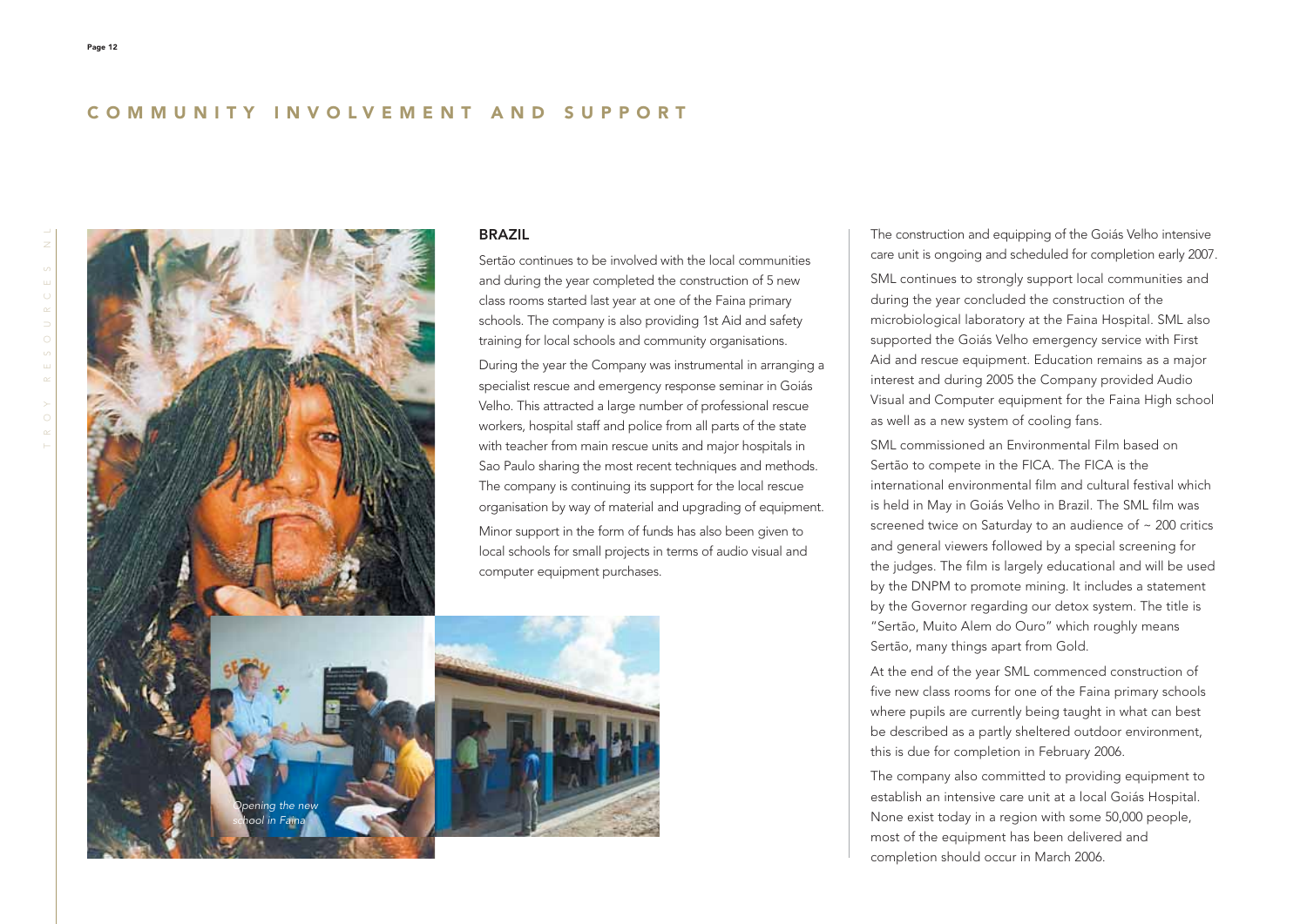

SML also continues its program of assisting local schools with education in safety, First Aid and general hygiene.

The town of Faina, the area in which Sertão operates, has greatly benefited from our activities from a fiscal point of view. The Brazilian system of tax distribution to local communities based on sales tax receipts by State and Federal Government has seen that part of income for Faina raise substantially and it is expected to grow by a further 92% in 2006.

The donation from Sertão Mineração Ltda to the Faina Maternity Hospital consisted of the cost of completing the construction and equipping of the micro biological laboratory attached to the Faina Hospital.

The Laboratory more specifically is focused on maternity work and pre and post natal work. It has given the community a real boost by not having to send expecting mothers on long journeys to major centres for tests. The staff at the laboratory consists of a fully qualified micro biologist with two assistants, two people working in the reception and others as required.

Faina is the closest town to the mine site  $\sim$  40 km from the mine with a population of  $\sim$  3 -4,000 with a large farming community around. A substantial number of mine employees live in Faina and the surrounding area.

The total value of the donation was  $\sim$  R\$ 80,000.00 plus the supervision / control of the completion of the building. We are looking at other such projects for the future focusing on health and education. Troy's JV holding in SML is 70%. R\$80,000 (eighty thousand Brazilian Reais) is equal to approximately A\$44,500.

#### SANDSTONE, AUSTRALIA

The company has continued its support for the St John Ambulance sub centre at Sandstone in the interest and safety of its employees and the Sandstone Community. Troy donated \$12,500 to the Shire of Sandstone for PVC awnings for the Sandstone Community Centre.

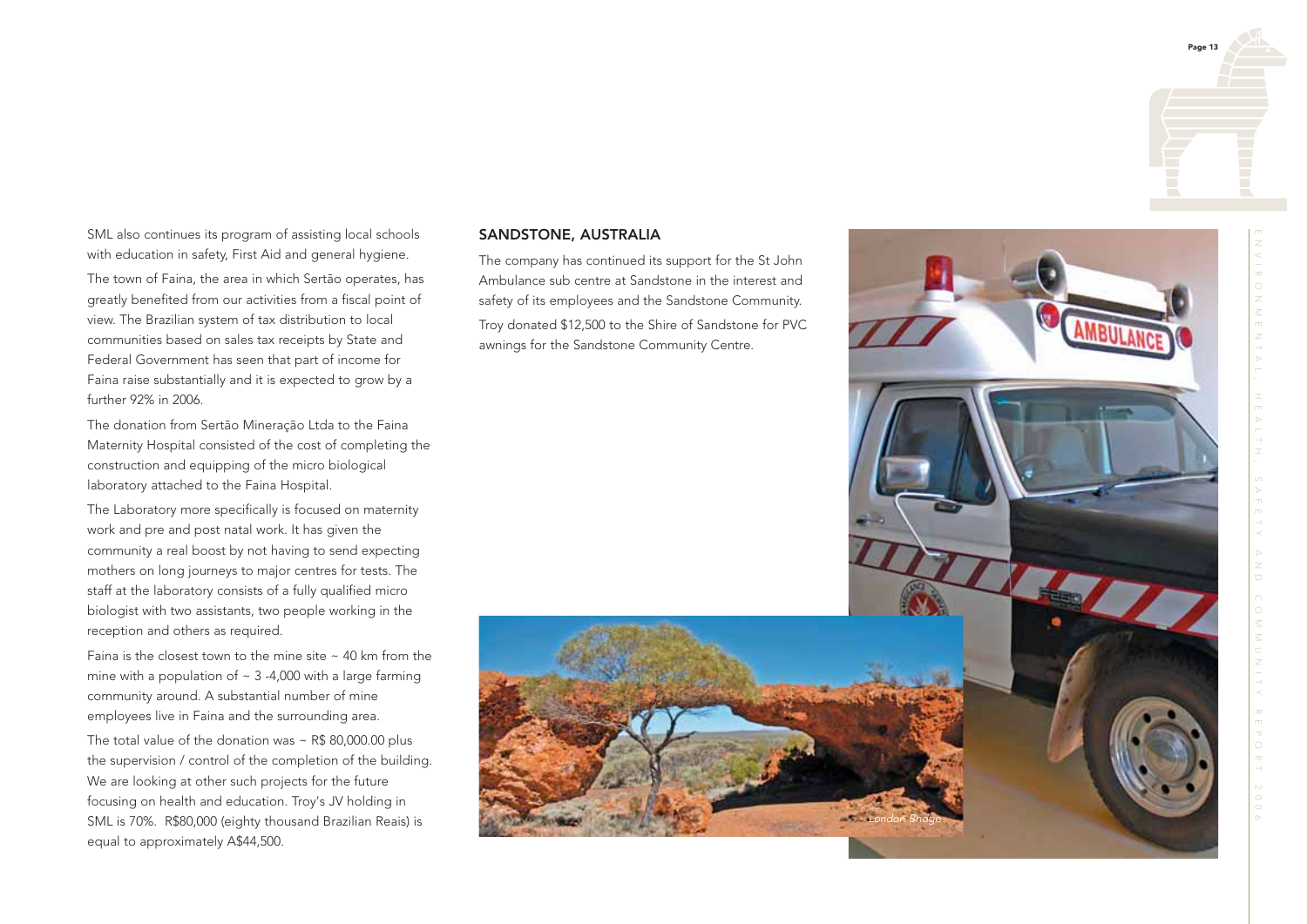

#### BRAZIL - SML EXPLORATION

Troy's 70% owned Sertão Mineração Ltda "SML" is exploring an area of 746km<sup>2</sup> in the Faina and Goiás Greenstone Belts in Brazil. Exploration during 2005-2006 consisted of geological mapping, soil and rock chip sampling as well as drilling of 109 RC, 275 RAB and 9 diamond core holes.

All work is completed to minimise impact on the environment. Extensive consultation is undertaken with local land holders and access agreements are signed before any surface disturbance is undertaken. Rehabilitation focuses on returning the area to its original state with the removal of all drill samples and spoil piles, reconstruction of topography, scarification of tracks and drill sites and finally the sowing of local seeds and planting of young trees grown in the SML nursery during the wet season.

## MONGOLIAN EXPLORATION

Troy through Troy Mongolia Alt Resources "TMAR" has implemented operating procedures modelled on the company's Australian environmental protocols. All work is completed to minimise impact on the environment. Engagement with the local community is a critical component of our exploration work in Mongolia.

Most of the work completed by TMAR since the company's establishment in 1999 has been low impact exploration comprising of surface mapping, rock & soil sampling and ground geophysical work. Camp site clean-ups and rehabilitation are completed at the end of each field program.

Since late 2004 TMAR has completed diamond core and reverse circulation drilling on the Tsagaan Chuluut (19 holes / 2236.8m), Nomgon Uul (22 holes / 1764m), Gutain Davaa (50 holes / 3,943.5m) and Altanshiree (20 holes / 1292.1m) properties. Rehabilitation plans for all 4 drilling areas are in place and work will be completed in the late spring and early summer of 2007.

TMAR Field Camp Gutain Davaa September 2006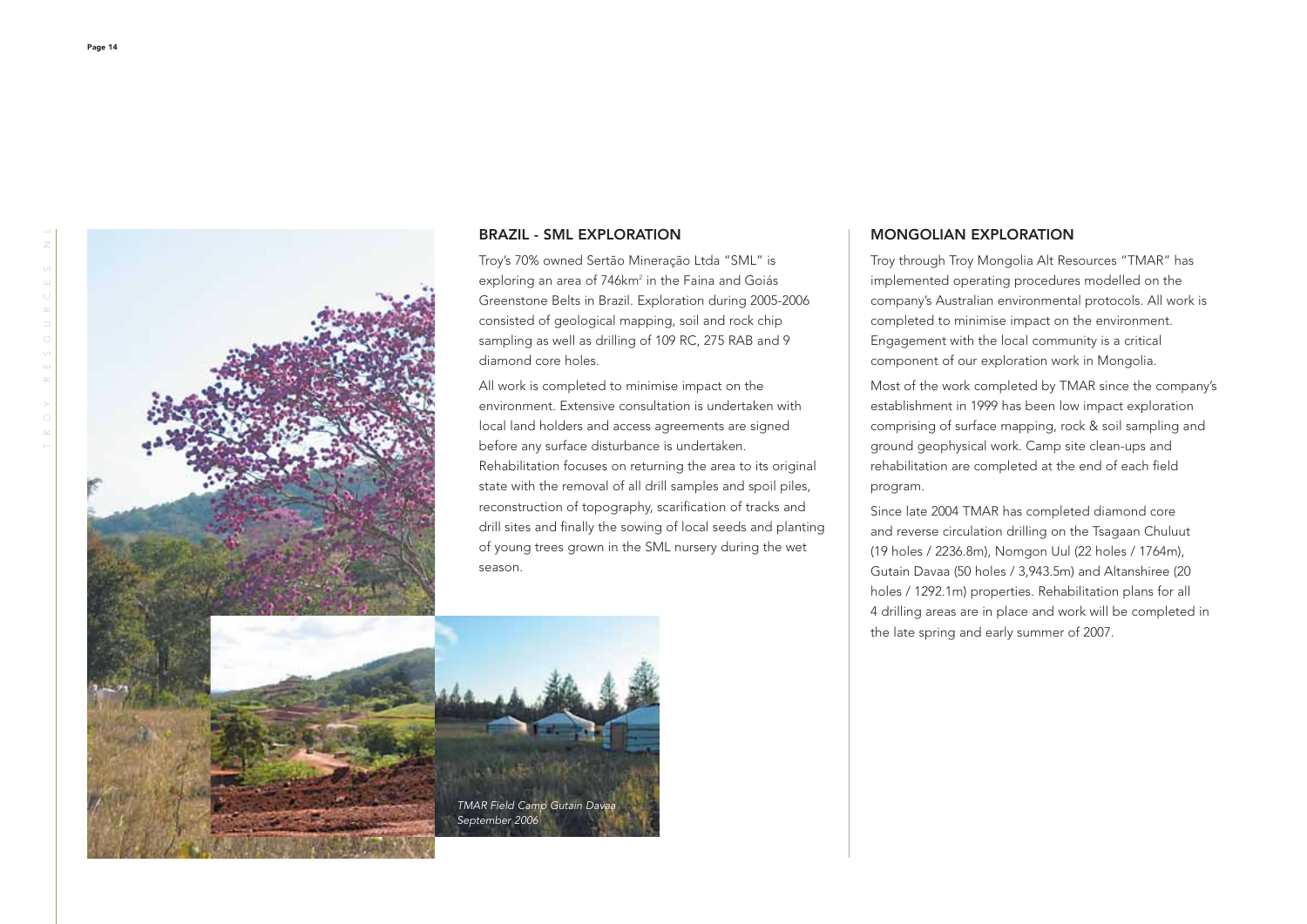ENVIRONMENTAL, HEALTH, SAFETY AND COMMUNITY REPORT 2006

Established protocols include:

- TMAR consults with local inhabitants, communities and other stake holders prior to commencing exploration work and keeps all concerned parties informed as to the work completed and future plans. Establishment and maintenance good local community relations is a key component of our ongoing exploration work with an ongoing exchange of information regarding our exploration activity, environmental rehabilitation principles and policy.
- Before starting all the field work an environmental protection and rehabilitation plan is prepared and submitted for approval to the local government. Site work is monitored by the state environmental inspectors. After exploration ceases and site rehabilitation work is complete government officials review the work as per an established official sign-off procedure.
- Where-ever possible pre-existing tracks or gridlines are utilised for rig access to minimise ground disturbance. If clearing is required to permit safe rig access and operation then a practice of minimal felling and pruning is employed. In instances where thick vegetation is encountered, procedures are employed to preserve rootstock.
- All site and access track rehabilitation work commences as soon as possible after drilling. This rehabilitation includes
	- Re-contouring of all tracks, rig sites and sample pads.
	- Clean-up and proper disposal of all sample bags and PVC collars.
	- Plugging of holes with a cement plug and backfilling.
	- Backfilling of drill sumps.
- Adequate fire protection measures are employed by all field crews with the company providing fire protection equipment and training.
- Where possible TMAR hires individuals from local communities and train them as field assistants during the exploration program. Preference is given to local community suppliers for the purchase of provisions for the field camp.
- Safe work practices are employed to minimise any potential surface impact of environmental incidents. The company has established incident reporting and clean-up guidelines in accordance with established government regulations.

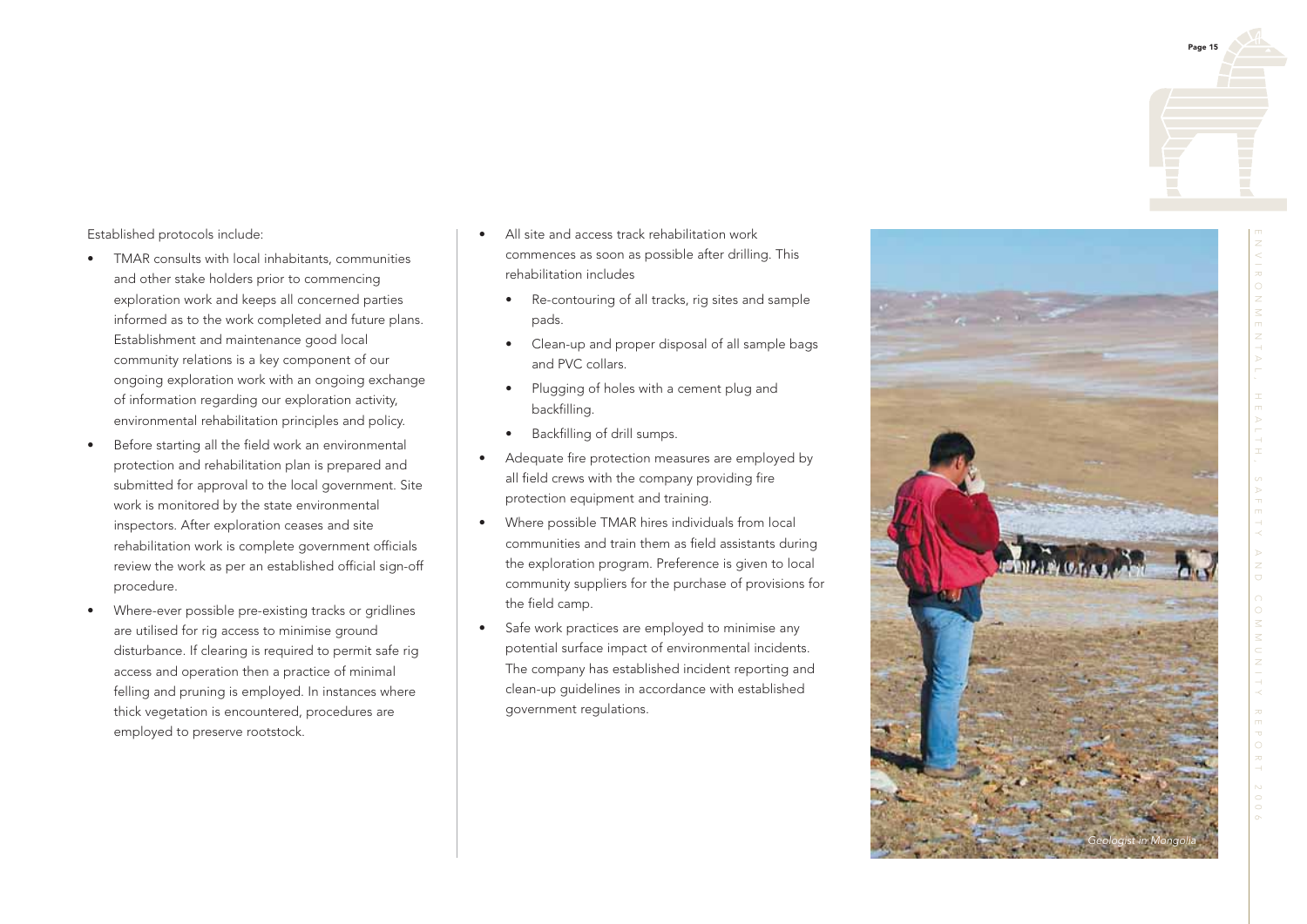# GLOSSARY OF TERMS

| CIL:                                        | Carbon-In-Leach. Process for recovery of gold dissolved in cyanide by adsorption onto<br>granules of carbon added to the slurry in the Treatment Plant.                                                                                       |
|---------------------------------------------|-----------------------------------------------------------------------------------------------------------------------------------------------------------------------------------------------------------------------------------------------|
| CO.                                         | Carbon Monoxide                                                                                                                                                                                                                               |
| CO <sub>2</sub>                             | Carbon Dioxide                                                                                                                                                                                                                                |
| Fauna:                                      | Animals of a region                                                                                                                                                                                                                           |
| Free Cyanide:<br>LTI (Lost Time Injury):    | Cyanide ion released into aqueous solution when solid cyanide is dissolved in water.<br>A work injury that results in an absence from work of at least one full day or shift any time<br>after the day or shift on which the injury occurred. |
| Minerals Industry Code<br>for Environmental | The Australian Minerals Industry Code for Environmental Management requires<br>Signatories to commit to openness, transparency and improved accountability through<br>public environment                                                      |
| Management:                                 | reporting and engagement with the community. Becoming a Signatory to the Code<br>is voluntary.                                                                                                                                                |
| MTI (Medical Treatment Injury):             | Injury requiring treatment by off-site medical professionals.                                                                                                                                                                                 |
| <b>MTI Frequency:</b>                       | Medical Treatment Injury per 1,000,000 worked.                                                                                                                                                                                                |
| Nox:                                        | Nitrogen Oxide.                                                                                                                                                                                                                               |
| NPI:                                        | National Pollution Inventory.                                                                                                                                                                                                                 |
| So <sub>2</sub>                             | Sulphur Dioxide                                                                                                                                                                                                                               |
| Tailings:                                   | Waste stream produced by gold operation after mined rocks are crushed, ground<br>and treated with chemicals.                                                                                                                                  |
| TSF (Tailings Storage Facility):            | Tailings are piped into engineered impoundments known as tailing storage facilities,<br>which are developed, operated, monitored and maintained to prevent seepage and<br>water contamination both during and after mining operations.        |
| <b>WAD Cyanide</b>                          | A measure of the free cyanide and cyanide from weakly complexed cyanide compounds                                                                                                                                                             |
| (Weak Acid Dissociable Cyanide):            | released into solution in mildly acidic conditions. WAD cyanide is a measure of the<br>toxicologically important forms of cyanide.                                                                                                            |
| VOC:                                        | Volatile Organic Compound.                                                                                                                                                                                                                    |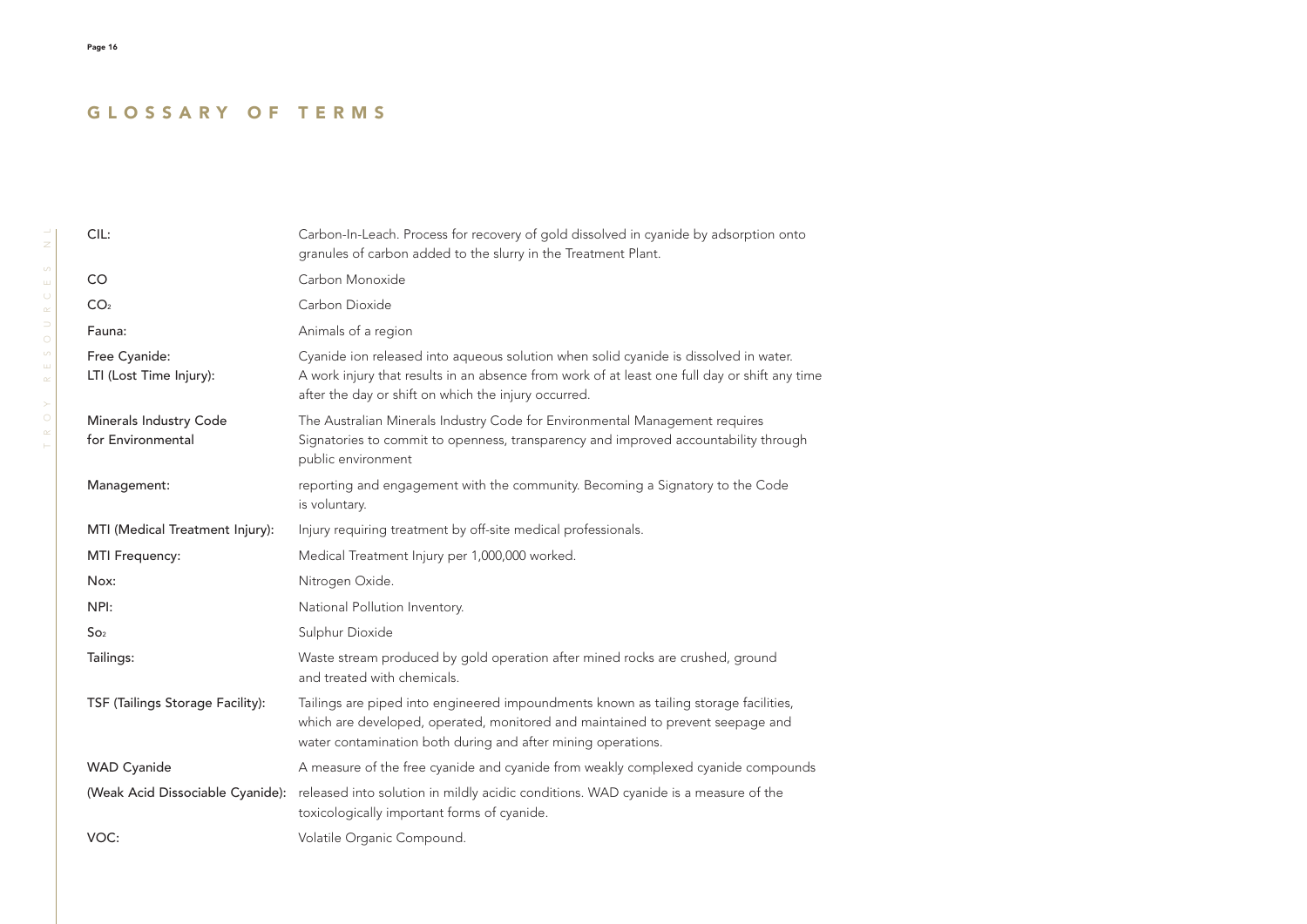